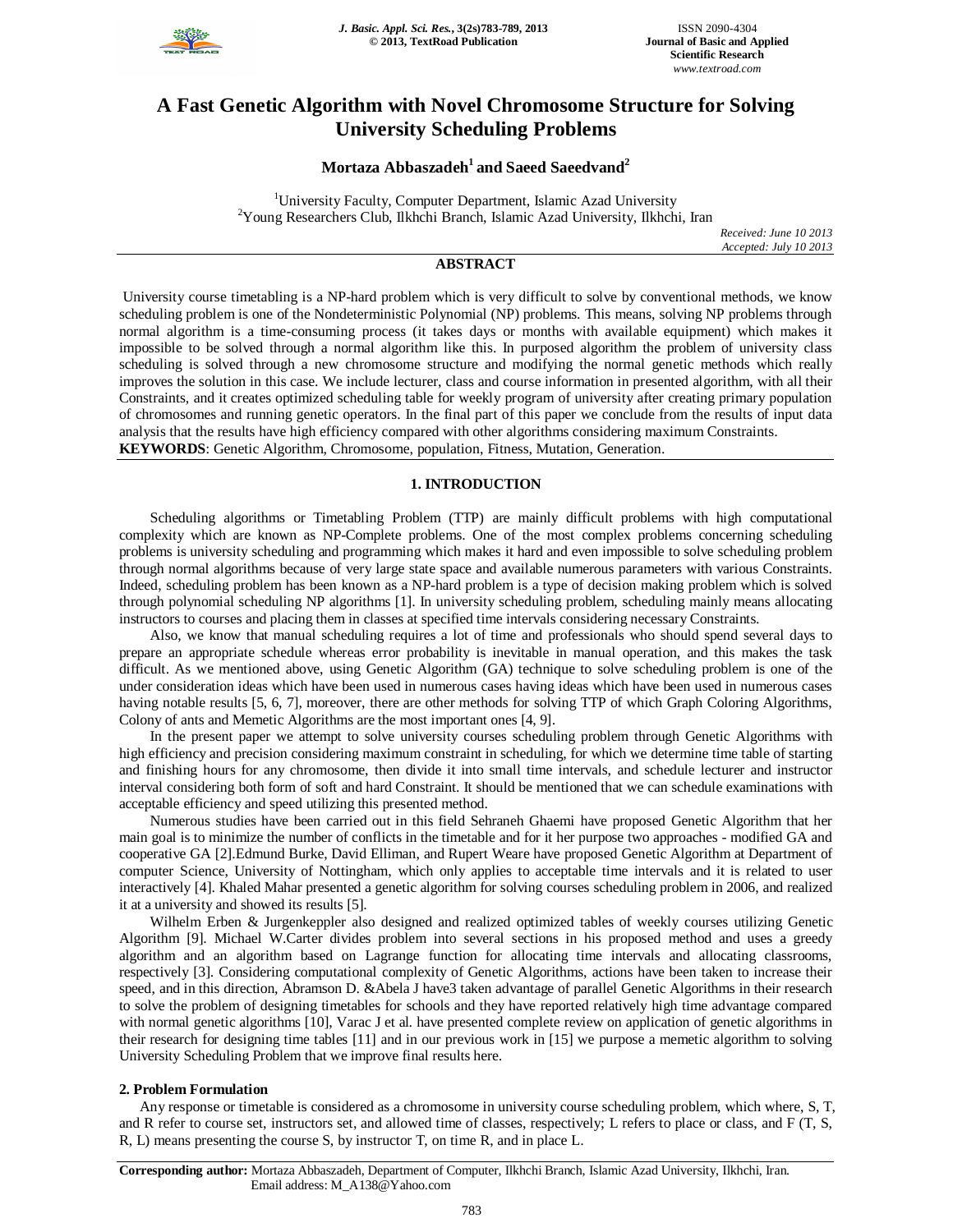Formula for calculating chromosome size:

(1) 
$$
F_s = N_s * (S * 2)
$$

Where,  $F_s$  refers to chromosome size, S means course number which its doubling creates instructor's code according to each course, and  $N_s$  refers to divided time credit number which can be obtained from following formula.

Calculating time periods number in each chromosome:

$$
(2) Ns = ((EndT - StartT) * 2) * X
$$

Where,  $N_s$  refers to time period number which is assumed 30 minutes and it is changeable through changing required coefficient rate  $(End_T - Start_T)$ ;  $Start_T$  shows starting hour and  $End_T$  shows ending hour of scheduling which is receivable from user with 30 minutes precision. This means, the users can specify end hour and start hour of classes. X represents those days of week which will be scheduled.

#### **2.1. Population size calculation**

In the presented method to specify population size (parents and children population), if population size is very large, algorithm performing speed will decrease intensely. On the other hand, of the population size is small; the problem will converge on the answer which is not necessarily optimal.

The proposed solution is that population size is a function of the number of events and the length of chromosomes. This means, increasing the number of events increases population size, and increasing the length of chromosomes decreases population number manually by users are possible.

(3) 
$$
P_{Size} = \frac{L*N_C}{E-1} * K
$$
,  $Ch_{Size} = P_{Size} * 1.5$ 

In the first relation,  $Ch_{Size}$  is children population size which is 1.5 times as much parent's population, and in the second relation,  $P_{size}$  is the proposed parent's population. L is available class number, E refers to events number in chromosome, and as mentioned above,  $N_c$  is desired time periods (equation 2); and K is constant factor for regulating population size which has been attained through error and effort and it is approximately 80.

#### **3. Constraints**

As mentioned above, each Constraints in scheduling courses can be divided into two basic parts, i.e. hard Constraintthat considered totally in scheduling- and soft Constraints- that applied to problem as far as possible. As we know, in maximum of presented papers, only some of basic Constraints have been applied and not all of Constraints have been used for scheduling [2] [7] [6] [5] [14].

However, we attempt to use maximum Constraints in scheduling for receive the best response in this paper that we will discuss them later. In this paper we assume all of considered Constraints in [15], (our previous work) and we work and improve implementing our purposed algorithm on that constraints in this paper.

#### **4. chromosomes structure**

As we mentioned in section 2, in this research any time table has been assumed as a chromosome which every chromosome has been create as a two-dimensional array.

Actually, generating of the chromosome is transformation of phenotype space into chromosomes. As it is seen from the figure, columns of this chromosome specify desired class by class code which any 2 columns are considered as one class and creation of chromosome is done by permutation.

Is should be said that determining presented course group is take out considering predetermined course and it is extractable using the course feature which has not been shown directly in chromosome. Rows of this chromosome are created at two step which dividing into the days of week is done at the first stage and dividing the days into time distance is done at the second stage. Formula (3) shows the method of achieve time intervals, i.e. from start of scheduling every day until end of scheduling on same day which are divided into changeable periods.



**Fig. 1.** Displaying a chromosome

# **5. Crossover Operator**

In the proposed algorithm, crossover is performed at two stages: at the first stage, we organize population considering fitness rate of any chromosome, formula (4), then by the rate of 15 percent of children population from chromosomes of parents population which have low fitness are transferred to the next generation without any change, i.e. better part, of parents population.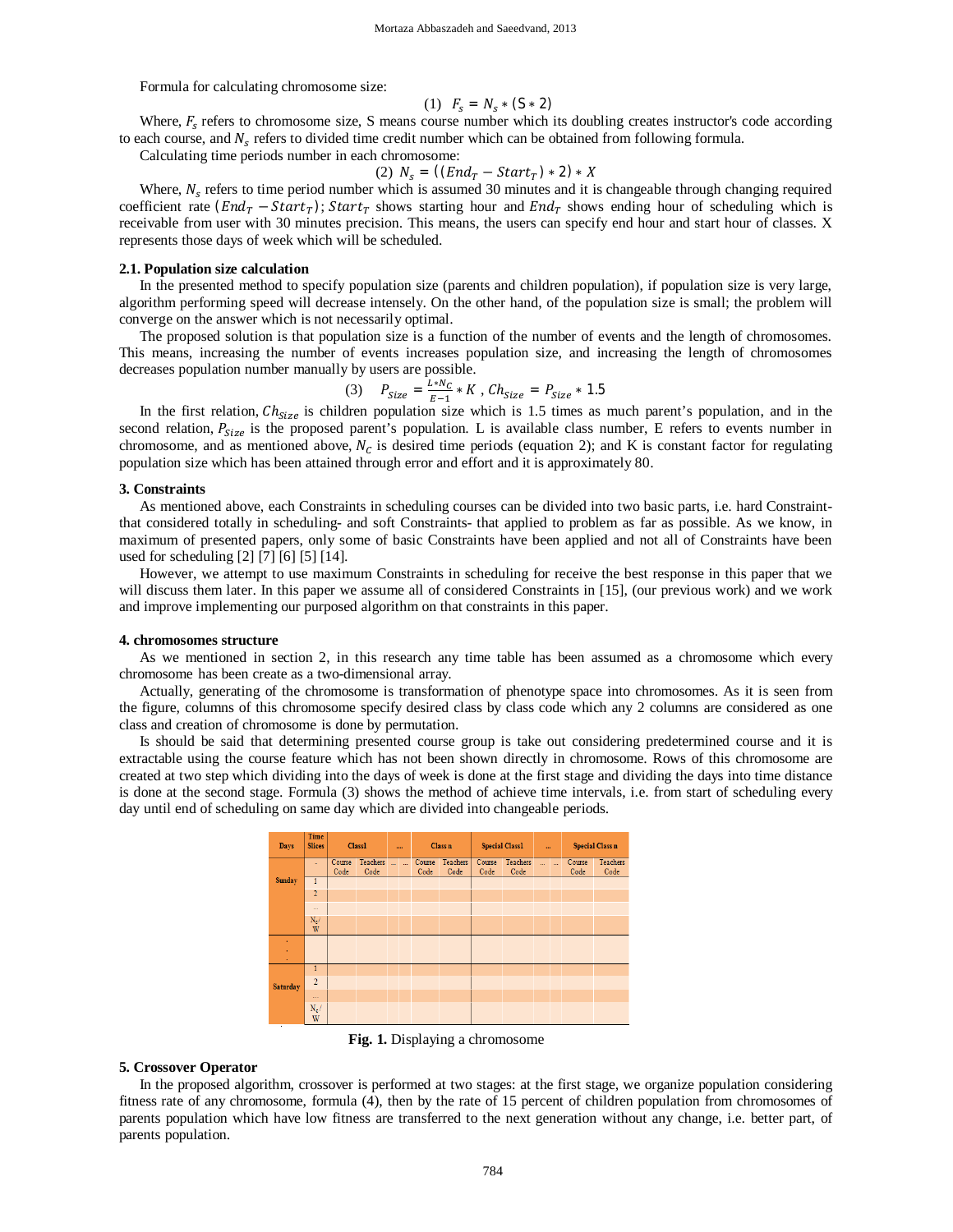At the second stage, we use the next one-third of children population utilizing SB-PMX algorithm (Sector Base-Partially Mapped Crossover) which has been studied in detail by Enzehya, in [11], and run SB-PMX algorithm through selecting parents randomly from total parent's population, in which the permutation feature of genes is maintained in chromosomes. In SB-PMX, after crossover of two chromosomes with permutation, considering that time intervals of presented courses will be in contact, chromosome undergoes restoration, and the presented courses which are in contact with other course, are transferred to other free time in the same chromosome in order to solve the problem.

It should be mentioned that if the restoration of created chromosome is not possible, the created child will be deleted and crossover is performed again. At the same time, crossover of Constraint of normal and special classes is performed separately and in pairs, i.e. normal class part of first chromosome will be considered as a separate chromosome, and it will only crossover with special class part of second chromosome.

#### **6. Mutation**

The function of Mutation operator is to prevent from homogeneity of population and entrapment of algorithms into local optimized position. In the proposed method, our idea about implementation of mutation is to do mutation at 3 different states: to determined mutation rate, so that in fact three mutation are considered as one mutation at 3 stages.

The first and second mutation is the one in which time of a introduced course and its instructor is replaced by the time of other course along with its instructor in acceptable limitation randomly (this action is execute only in special or normal class interval which leads to lack of invalid responses).

For this purpose, however, presented class time is checked with second course time so that interchange of two genes would be possible. If interchange is not possible, the free time after and before each course will be checked, respectively, in order that there will be sufficient free time for interchange. For interchanging of two genes, courses time should be equal or there should be sufficient free time before and after them, so there will be no interference and mutation on two genes becomes possible. It is noteworthy that if interchange was not possible, the other two genes would be selected randomly and operations would be repeated as it is observed in figure (2).



**Fig. 2.** Display of type I mutation in a

In the second mutation, a number of instructors in any chromosome are interchanged by other instructors in the same chromosome, however, in this mutation, course group of instructor is considered with presented course and the skill of instructor for teaching new course, and instructor pair is selected from instructors list randomly, therefore course interchange of each instructor pair is possible. There are usually at least one instructor pair is possible. There is usually at least one instructor pair in each chromosome for interchanging their courses.

However, if this possibility does not exist, this stage of mutation will not occur. A sample of this mutation has been presented in figure (3).



**Fig. 3.** Display of type II mutation in a chromosome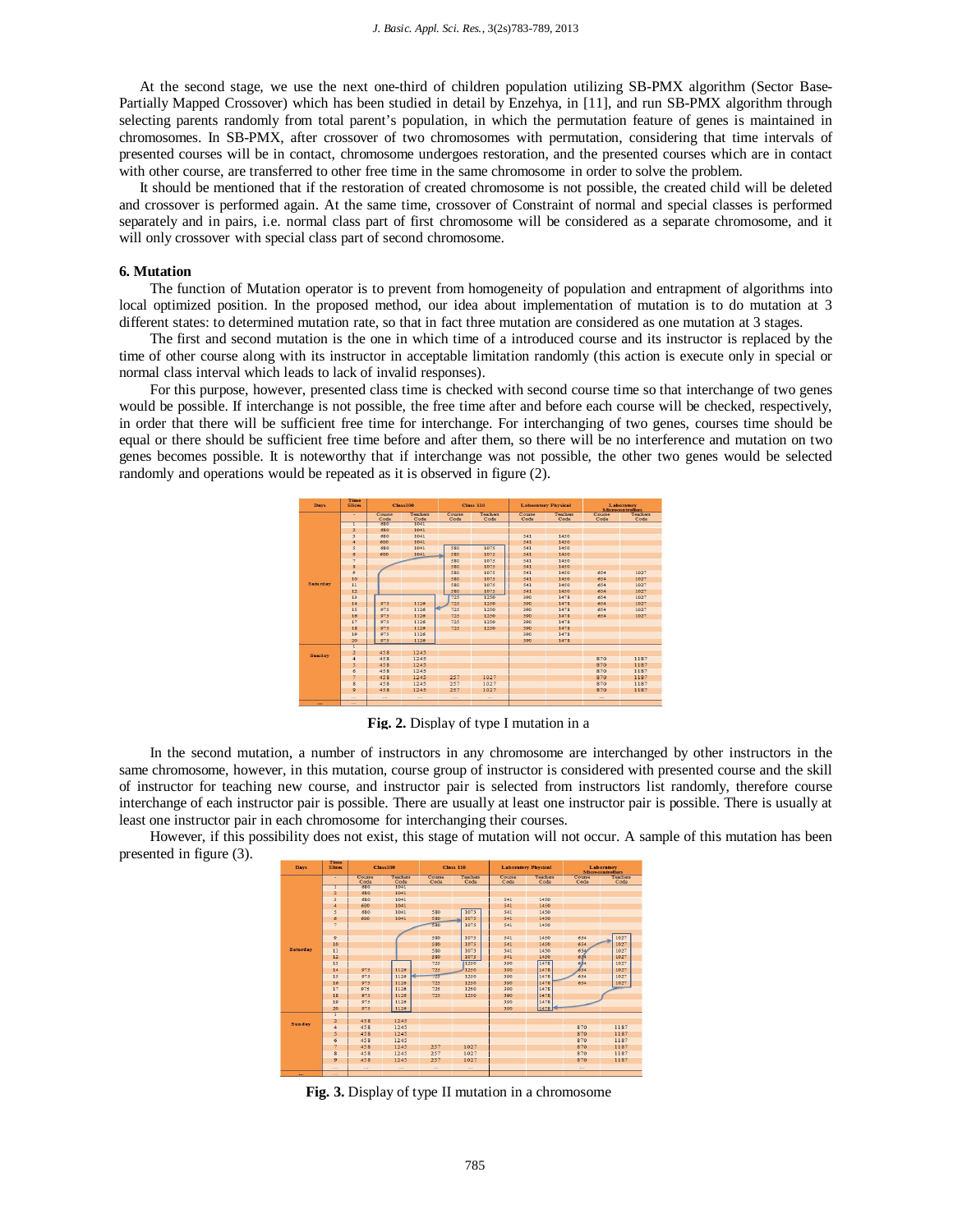In the third mutation, a free space is selected randomly from successive time and then one of the presented courses along with instructor is transferred to it. It should be mentioned that if there is no appropriate free time for mutation in chromosome, this stage of mutation will not occur. Figure 4: Exhibits a sample of mutation.

| Days            | Time<br><b>Slices</b>   | <b>Class100</b> |                  | <b>Class 110</b> |                  | <b>Laboratory Physical</b> |                  | Laboratory<br><b>Microcontrollers</b> |                  |
|-----------------|-------------------------|-----------------|------------------|------------------|------------------|----------------------------|------------------|---------------------------------------|------------------|
|                 | ٠                       | Course<br>Code  | Teachers<br>Code | Course<br>Code   | Teachers<br>Code | Course<br>Code             | Teachers<br>Code | Course<br>Code                        | Teachers<br>Code |
| <b>Saturday</b> |                         | 680             | 1041             |                  |                  |                            |                  |                                       |                  |
|                 | $\overline{2}$          | 680             | 1041             |                  |                  |                            |                  |                                       |                  |
|                 | $\overline{3}$          | 680             | 1041             |                  |                  | 541                        | 1450             |                                       |                  |
|                 | 4                       | 680             | 1041             |                  |                  |                            |                  |                                       |                  |
|                 | 3                       | 680             | 1041             | 580              | 1075             | 541                        | 1450             |                                       |                  |
|                 | $\ddot{\circ}$          | 680             | 1041             | 580              | 1075             | 541                        | 1450             |                                       |                  |
|                 | $\overline{\tau}$       |                 |                  | 580              | 1075             | 541                        | 1450             |                                       |                  |
|                 | s                       |                 |                  | 580              | 1075             | 541                        | 1450             |                                       |                  |
|                 | $\mathbf{Q}$            |                 |                  | 580              | 1075             | 541                        | 1450             | 0.54                                  | <b>ROAN</b>      |
|                 | 10                      |                 |                  | 580              | 1075             | 541                        | 1450             | 654                                   | 1027             |
|                 | 11                      |                 |                  | 580              | 1075             | 541                        | 1450             | 654                                   | 1027             |
|                 | 12                      |                 |                  | 580              | 1075             | 541                        | 1450             | 654                                   | 1027             |
|                 | 13                      |                 |                  | 725              | 1250             | 390                        | 1478             | 654                                   | 1027             |
|                 | 14                      | 975             | 1126             | 725              | 1250             | 390                        | 1478             | 654                                   | 1027             |
|                 | 15                      | 975             | 1126             | 725              | 1250             | 390                        | 1478             | 654                                   | 1027             |
|                 | 16                      | 975             | 1126             | 725              | 1250             | 390                        | 1478             | 654                                   | 1027             |
|                 | 17                      | 975             | 1126             | 725              | 1250             | 390                        | 1478             |                                       |                  |
|                 | 18                      | 975             | 1126             | 725              | 1250             | 390                        | 1478             |                                       |                  |
|                 | 19                      | 975             | 1126             |                  |                  | 390                        | 1478             |                                       |                  |
|                 | 20                      | 975             | 1126             |                  |                  | 390                        | 1478             |                                       |                  |
| <b>Sunday</b>   | τ                       |                 |                  |                  |                  |                            |                  |                                       |                  |
|                 | $\overline{2}$          | 458             | 1245             |                  |                  |                            |                  |                                       |                  |
|                 | $\overline{4}$          | 458             | 1245             |                  |                  |                            |                  | 870                                   | 1187             |
|                 | $\overline{5}$          | 458             | 1245             |                  |                  |                            |                  | 870                                   | 1187             |
|                 | $\overline{6}$          | 458             | 1245             |                  |                  |                            |                  | 870                                   | 1187             |
|                 | $\overline{\tau}$       | 458             | 1245             | 257              | 1027             |                            |                  | 870                                   | 1187             |
|                 | $\overline{\mathbf{8}}$ | 458             | 1245             | 257              | 1027             |                            |                  | 870                                   | 1187             |
|                 | 9                       | 458             | 1245             | 257              | 1027             |                            |                  | 870                                   | 1187             |
|                 | $\cdots$                | 100             | $\cdots$         | 122              | $\cdots$         |                            |                  | $\cdots$                              |                  |

**Fig. 4.** Display of type III mutation in a chromosome

It is noteworthy that if the population moves toward homogeneity through repeating generations, mutation rate gradually increases in order to prevent homogeneity which will be discussed in Implementation part.

#### **7. Fitness function**

Fitness function indicates acceptability rate of chromosome. In this case, a fine has been considered for not following above mentioned Constraints which is defined as follows:

(5) 
$$
Fitness(i) = \sum H_i * K_{Hard} + \sum S_j * K_{Soft}
$$

Where, i refers to proposed chromosome, Hi is total weight of violated hard Constraints related to desired chromosome,  $K_{Hard}$  is a constant for increasing the pressure on hard Constraints weight, Si refers to total weight of violated soft Constraints related to desired chromosome, and  $K_{Soft}$  is a constant for determining the pressure on soft Constraints weight. We always have  $K_{Hard} = 5 * K_{Soft}, K_{Soft}$  is value one for violation of any constraint.

#### **8. Selection Function**

In this section, we select once more the primary population from created children population chromosomes after running genetic operators on chromosomes with respect to fitness of each chromosome. Considering various tests which have been performed through different methods, the best result has been obtained from integrating two three-axis and tournament roulette wheel Method. So that selecting 60% population is done through creating three-axis Roulette wheel on total population. In figure (5), a sample for three chromosomes is presented which selection probability of each is specified in relation to fitness.



**Fig. 5.** Display of three-axis Roulette wheel

In this method, fitness rate of each chromosome determines selection chance of each chromosome and remained 40 percent are selected through selecting tournament where Chromosomes compete with each other in pairs. It should be mentioned that selection is done from 1.5- folds of primary population, and children number is more than parent's number according to formula (3).

### **9. Initialization**

We use possible method randomly and independent from fitness but considering performance of some of hard Constraint having permutation quality, for initialize primary population chromosomes, and we take into account some of soft Constraints during creation of primary population for obtaining good results. Chromosomes generally suffer from low fitness in primary population because soft and hard Constraints are not applied completely to initialization.

This is because if we want to apply all of the soft and hard Constraints, creation of primary population will be very difficult and inapplicable, and if we consider none of them in creating population, speed and chance of finding optimized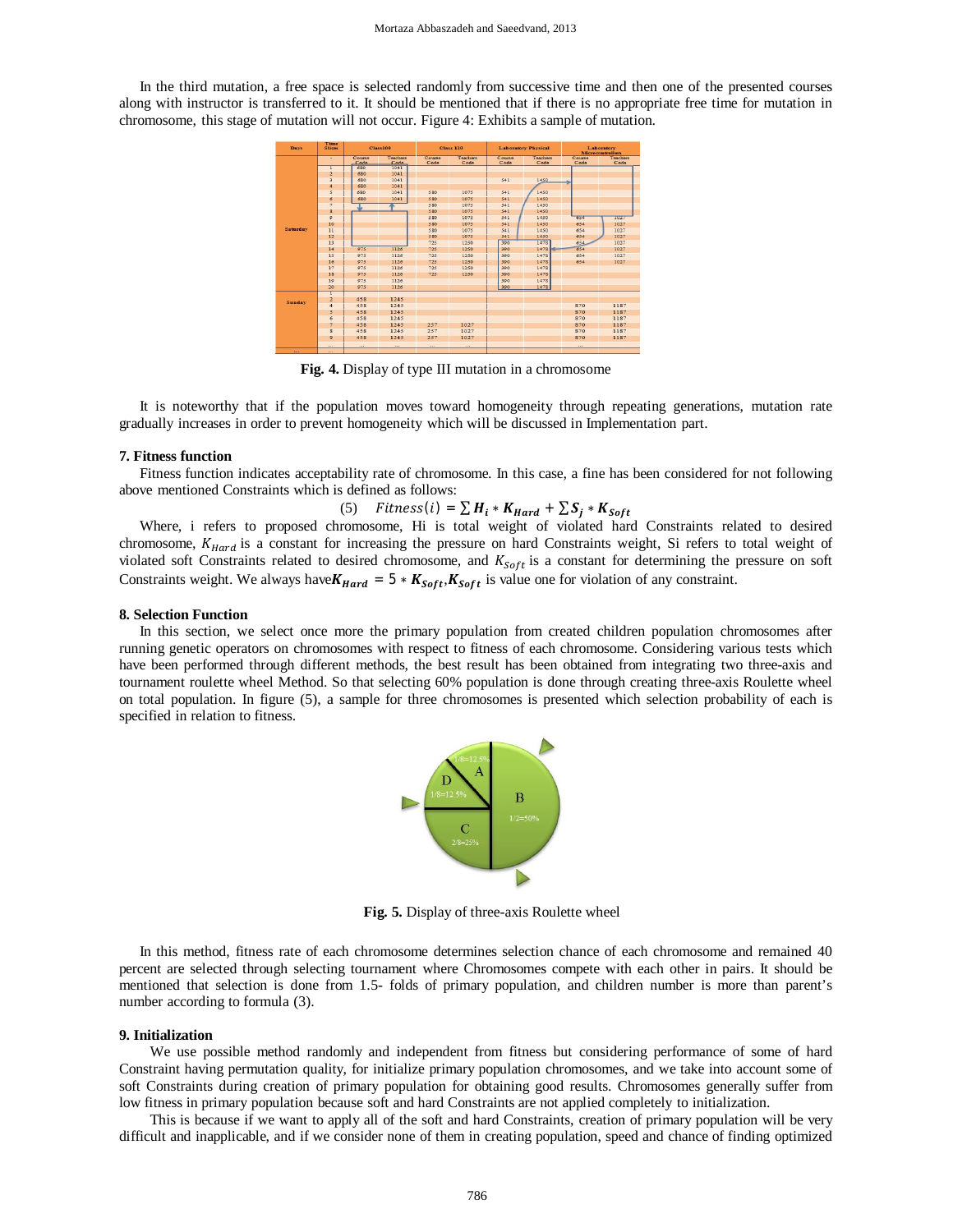response will decrease, therefore, we consider none of them in creating population, speed and chance of finding optimized response will decrease, therefore, we consider initialization semi random rather completely random.

Considering what was mentioned, initially some conditions are checked during creation of primary population which there is no need to solve them as Constraints with respect to permutation in genetic operators. They are as follows:

- Each special or normal class is placed in its own part.
- No course has time interference with other course in a class.
- Those courses are considered that should be scheduled totally or separately.

- All the presented courses should be included in chromosome and if this is not possible, the user will be informed after searching and computation, that this rate of courses cannot be scheduled in these numbers of classes.

- Items that influence finding of response in creating primary population none randomly are as follows.
- Class capacity is taken into account during course allocation.
- Instructors priority for course presentation is taken into account as far as possible.
- Class facilities and equipment are taken into account as far as possible.

#### **10. Implementation**

In this section, we deal with method, order and stages of realizing presented algorithm. As we consider in the initialization section, after determining number of parents and children population we initialize parents as primary population semi randomly, then we compute fitness rate of each chromosome (according to formula (4)), and finally we run goal test function on population. It is considerable that goal test function is a function that checks fitness rate of chromosomes individually to determine whether the related chromosome response is optimal or not. Here, criterions of goal test function are to test existence zero of hard Constraint fitness rate, existence zero of fitness rate of some soft Constraints and existence minimized of the other Constraints so that if goal chromosome was found in this function, at first sample of that chromosome is stored as a answer, and production components of some other Constraints so that if goal chromosome is found as an answer, and generation components of some other generation are given to algorithm before stopping the run in order that there will be more probability to create optimal answer by running genetic operators on optimal chromosome.

At the next step, we run crossover operator on primary population, and as we discussed in the step of crossover operation, children population is created, and then we run fitness run calculation and target test functions on population. Mutation operator is run on children population. We should know if mutation rate is constant, there will be the risk of being trapped in local maximum; therefore, mutation rate increases or decrease and it is run on population with high rate in order to avoid this problem.

At the next step, after running fitness computational function on chromosomes, selection function is run on children chromosomes, and it replaces with primary population through above-mentioned method. As it was represented in formulation section, children population size was obtained using the formula  $Ch_{Size} = P_{Size} * 1.5$ , therefore creating more children and increasing the possibility of creating good response and selecting new primary population from children become possible. Here, in this purposed algorithm we will observe results of Implementation section that using this method will lead to satisfactory results. Above-mentioned steps are execute until the specified rate for generation number ends or optimal response would be found.

# **11. Results of Implementation**

As we mentioned above, in proposed genetic algorithm, initialization is semi randomly in special chromosome structure, and through various tests, different mutation and integration compared with normal genetic algorithms have been considered. 15 percent of population is replicated in the next generation directly in order to cause good chromosomes to be not lost.

For the purpose of comparing a normal genetic algorithm with advanced genetic algorithm which is more complete than normal genetic algorithm and proposed genetic algorithm, tests have been performed the results of which are explained and studied afterwards.

In the following diagrams, horizontal axis indicates generation iteration and vertical axis indicates fitness function so that when fitness rate approaches zero, it shows good results. Also, Black lines show minimum fitness resulted from evaluation function, and red lines specifies mean fitness of population. In all of tests, facilities are equal; faculty has 10 classes, 3 laboratories and 2 computer site. Also, all specifications and information about courses, classes and instructors are similar and they have been extracted from courses set of Engineering faculty of Tabriz University. Moreover, integration and mutation with independent probabilities are performed on all chromosomes. It is noteworthy that the proposed algorithm has been testes on courses of Islamic University, Ilkhchi Branch, which has represented acceptable scheduling proposed algorithm.

#### **Running Normal Genetic Algorithm**

We have considered initialization completely random in running normal genetic algorithm. We assume integration rate as 65% and mutation rate as 6%, and number of primary population and number of children are equal. At this stage, genetic operators are applied as follows:

- Mutation is done as interchanging of tow genes irrespective of interference probability.
- Crossover as 3-point crossover has been considered on total population in which permutation is not taken into account.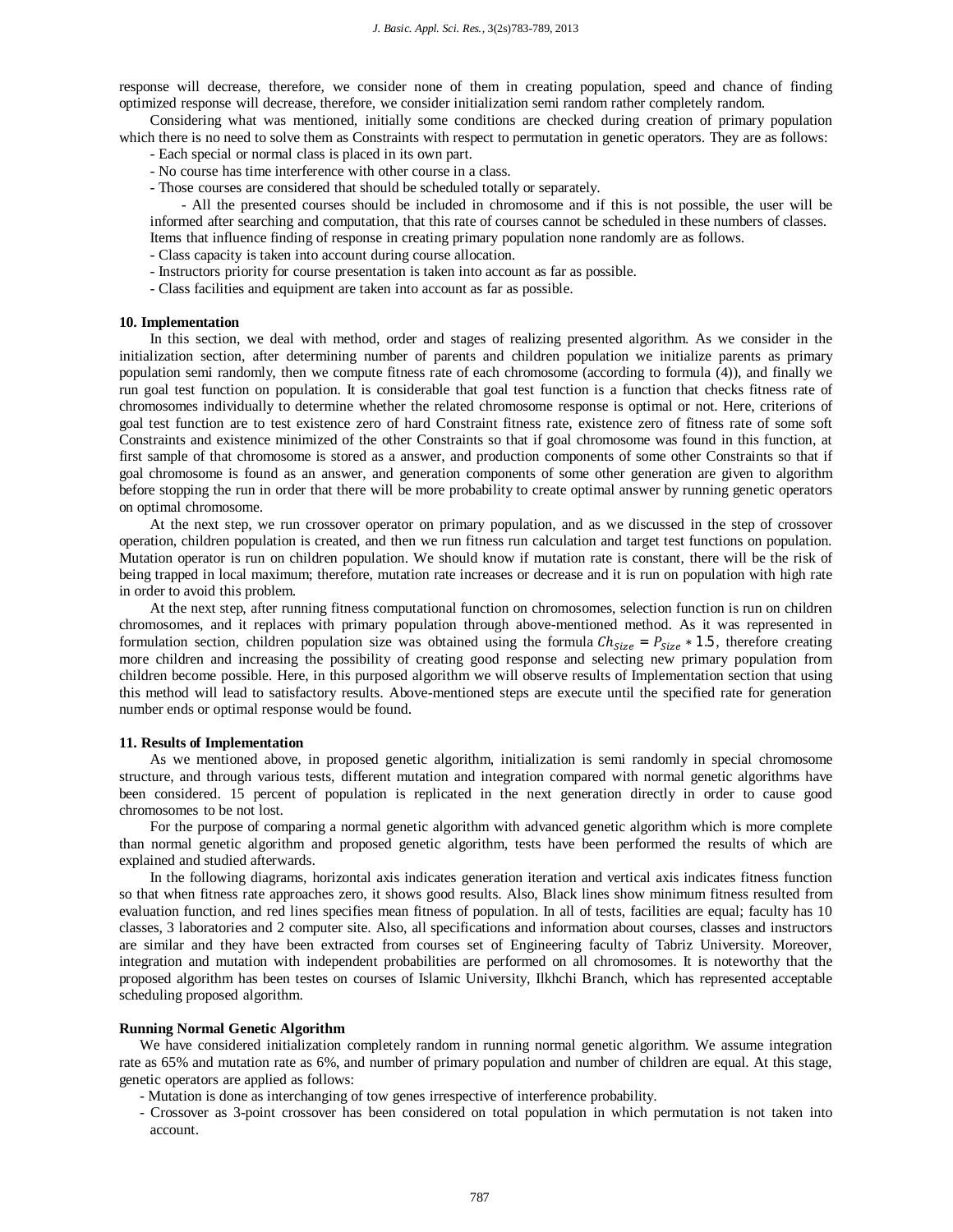- New generation selection is realized through generational method in which total primary population is replaced by children.



**Fig. 6.** Fitness curve of running normal genetic algorithm

As it is shown is figure (6), primary tables have very low fitness and even after 2000 generation, there are 55 tables of this type which is very low compared with fitness rates obtained from the proposed algorithm; in contrast to proposed method, fitness curve is not completely descending because there is no guarantee for losing optimal chromosome in each generation due to lack of direct duplication of some better chromosomes. Later, we will see that change in normal genetic algorithm increases intensively the quality of produced timetable.

# **Running Advanced Genetic Algorithm Respecting Some Constraints**

Although rates and information on problem and previous runs are the same, classes are scheduled in two separate parts, i.e. normal class and special class.

As it is seen in figure 8, the initial rate of chromosomes fitness is different in comparison with normal genetic algorithms.

#### **Running conditions are as follows:**

We consider initialization as semi random in running advanced genetic algorithm. We assume integration, mutation rate for initialization, and variable in relation to homogeneity of fitness rates as 66%, 4% and 8%, respectively. Also, primary population and children population are equal.

# **At this stage, genetic operators are run as follows**

- Mutation is done as displacement of two genes considering interference possibility.

- Crossover as PMX is considered on total population in which permutation is taken into account.

- Selection of new generation is realized through 45% direct transfer method from better part of children population to primary population and selection as tournament on remained 65% of population.



**Fig. 7.** Fitness curve of running advanced genetic algorithm

After running this algorithm as figure (7), results of running seem better than normal genetic algorithm. Fitness rate approached 29 after running 2000 generations and as it is observed the curve is descending, and due to direct duplication of half of better population to parent population, the probability of optimal chromosomes loss is eliminated.

# **12. The Results of Running Proposed New Algorithm Curve of results obtained from running proposed**

Algorithm for presented courses has been shown in figure (8). The results of this test is better that using standard genetic algorithm, and as we mentioned above, in addition to hard Constraints, some soft Constraints have also been considered in creating primary population which has caused the initial fitness rat of chromosomes to decrease. As you see, in testing with more advanced genetic algorithms, fitness is limited to above 29 after about 2000 generation iterations, however, in running proposed algorithm, fitness reaches below 10 after about 1401 generation iteration; and finally it reaches 8. Since on third of population is replication directly on the next generation through proposed method, fitness rate of new population will not be less than fitness rate of population in previous generations. Rather, there is fluctuation in mean fitness of population.